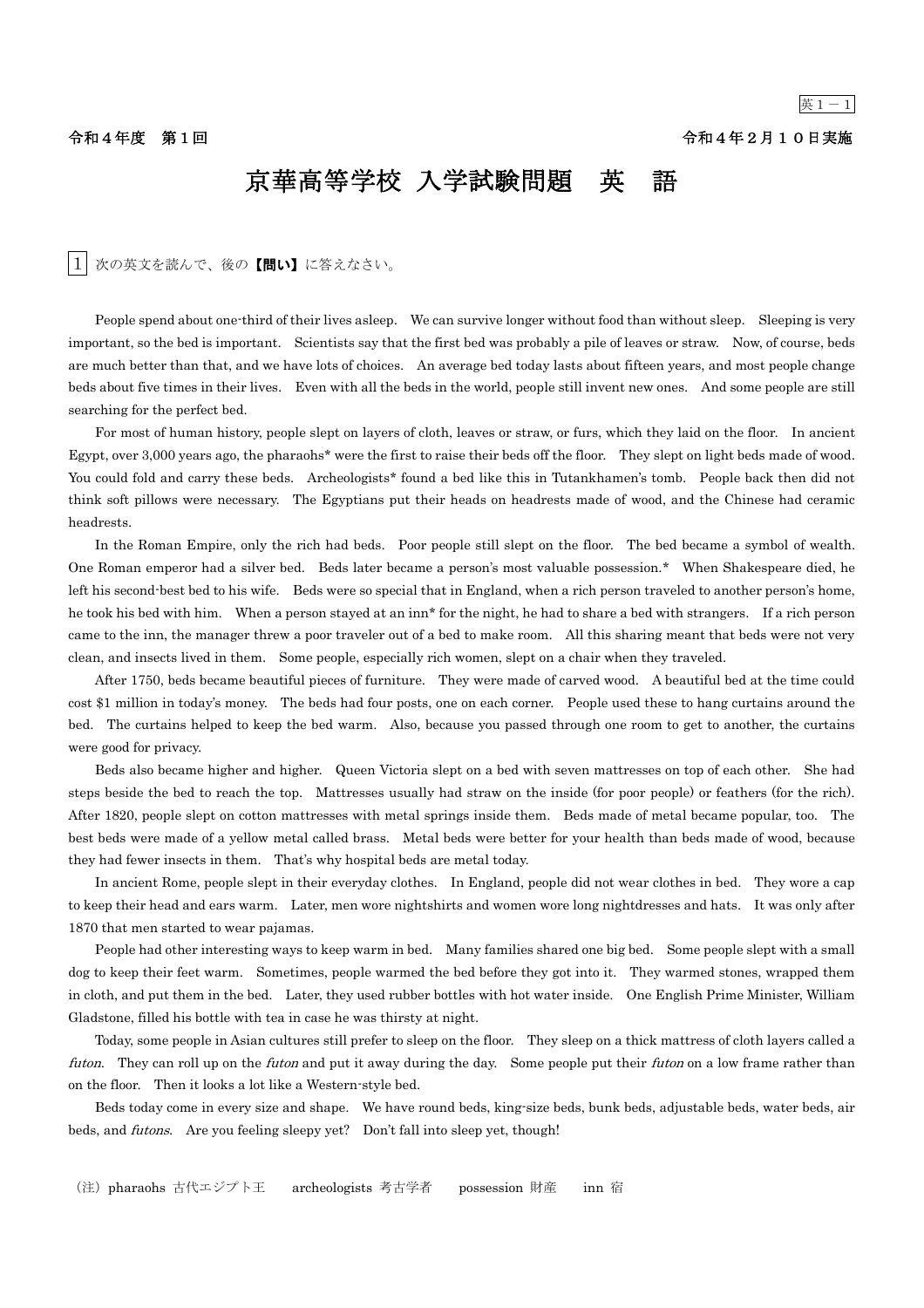## 【問い】

1. 空欄に入る最も適切なものを選び、ア~エの記号で答えなさい。

 $(1)$  In the Roman Empire, the bed was  $($ ).

- ア. made of leaves  $\checkmark$ . not important ウ. a symbol of wealth エ. only in hotels
- $(2)$  Beds made of metal were  $($ ).

 $(3)$  To keep warm, people  $($ ).

ア. higher  $\checkmark$ . better for health ウ. more expensive エ. like beautiful pieces of furniture

- ア. put warm stones in bed  $\checkmark$ .wrapped their feet in cloth
- ウ. drank tea in bed  $\Box$  warmed themselves before they got in the bed
- 2. 次の質問に英文で答えなさい。必ず、主語と動詞を含むこと。

(1)What kind of headrests did the Egyptians have?

(2)Why did people hang curtains around their beds?

(3)What is the merit when people use futon at home?

3. 次の英文の内容が本文中に述べられていれば T、そうでなければ F と答えなさい。

(1)Nothing is more important than food.

(2)Manufacturers today don't make beds that last a lifetime because they want to sell more beds.

(3)Beds were not clean in the past.

(4) Asian cultures use a *futon* because they don't have space for a permanent bed.

(5) In the past, people covered their heads to keep warm in bed.

次の英文を読んで、後の【問い】に答えなさい。

There are many millions of species\* of plant and animal. They live all around us—on land, in water, and in the air!  $( \circ \circ \circ)$ them, Earth and everything on it would die.

 Species are important in many ways. All species need each other. Animals eat plants, and some animals eat other animals, too. People eat plants and animals. People also use plants ( ② ) medicines, and in industry.

All individual\* plants and animals die, but when every plant or animal in a species has died, the species is **③extinct**. This means that it's lost forever. When one species dies, maybe others that need it will die, too. People need to protect all the plants and animals on Earth. ④If they don't, many species will become extinct in the future.

Lots of people work to protect Earth's plants and animals. Conservationists\* work to protect species that are threatened. They work all around the world, in places ( $\circled{5}$ ) rainforests, deserts, and oceans. In the USA, conservationists move sea turtle eggs ( $\circled{6}$ ) busy beaches to quieter places where they can hatch\* safely.

 Elephants live in many African countries. People and elephants have lived near each other for thousands of years. People have killed elephants for meat and for ivory, and they have taken land from elephants, too. ⑦They have cut down trees that elephants need for food so that they can build houses and grow crops. Sometimes, elephants break buildings, or hurt or kill people, because the people live on elephants' land. **<u>⑧This</u>** then makes people kill more elephants. Animal charities\* try to help elephants. They care for young elephants when their parents have been killed by hunters.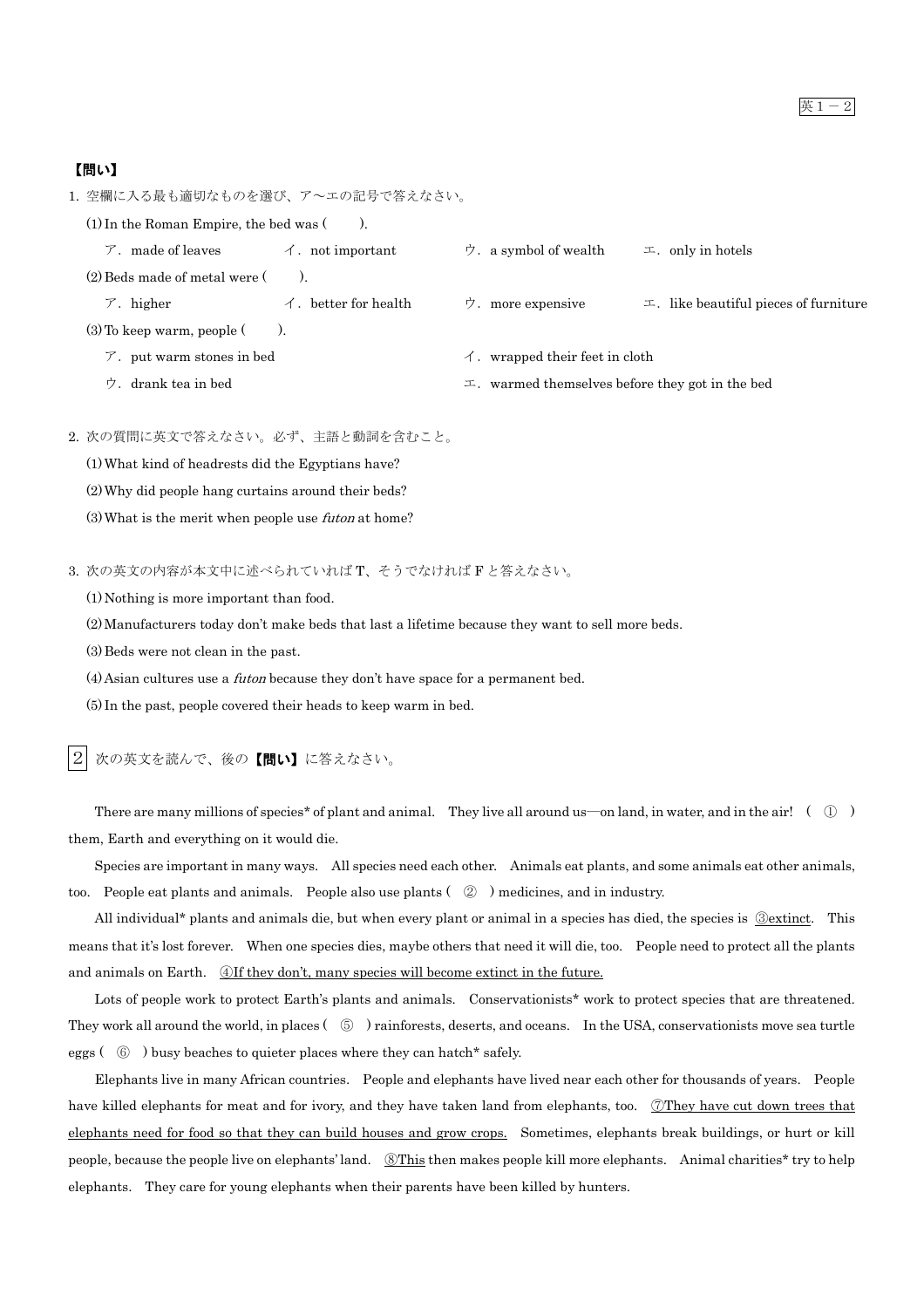Today, more than 16,000 species are threatened, ( ⑤ ) African elephants and many types of sea turtle. A charity called WWF works to protect threatened species all around the world.

We can all help to protect plants and animals in small ways. When we go out ( $\circled{0}$ ) a walk, we should always leave flowers where they grow. Then, in the future, more plants will grow from the seeds. In gardens and parks, we can grow plants that animals need for food and homes. All these things will help to protect important species.

(注) species 種 individual 個々の conservationists 自然保護論者 hatch 卵がかえる charities 慈善団体

## 【問い】

- 1. 空欄①・②・⑤・⑥・⑨に入る最も適切なものを下から選び、ア~オの記号で答えなさい。ただし、同じ記号を2度使ってはなら ず、文頭の語は小文字になっている。
	- ア. like  $\checkmark$ . without ウ. for エ. as オ. from
- 2. 下線部③の英語の意味を日本語で答えなさい。
- 3. 下線部④の don't の後に省略されている語句を英語で書きなさい。
- 4. 下線部⑦の英文を日本文にしなさい。ただし、they が指すものを明らかにすること。
- 5. 下線部⑧を具体的に日本語で説明しなさい。
- |3| 次の英文を読んで、空欄に入る最も適切なものをそれぞれの語群から選びなさい。必要があれば大文字で書き始めること。 ただし、どの語も2度使ってはならない。
- 1. Kathy looked up at the clock on the wall. ( ① ) showed six o'clock. Her father, ( ② ) had promised to take ( ③ ) to the 6:30 p.m. show at the Lido Cinema, had still not come home. What could have happened to ( ④ )? Could he have forgotten about (  $\circled{5}$  ) promise? Or could (  $\circled{6}$  ) have been caught in a traffic jam? Kathy had tried calling his office, but there was no response. As the minutes ticked by,  $(\circled{7})$  became more anxious and worried. Suddenly, she saw her father's car around the bend. Kathy rushed out to greet him. "Sorry to keep (  $\circled$  ) waiting for so long," he said. "(  $\circledcirc$  ) went to buy these two cinema tickets first as I was afraid that ( $\circled{0}$ ) would be sold out. It's only 6:15 p.m. now and we can still make it to the show."

| she |     | he           | they | ıt  | whom |
|-----|-----|--------------|------|-----|------|
| who | him | $_{\rm his}$ | her  | you | them |